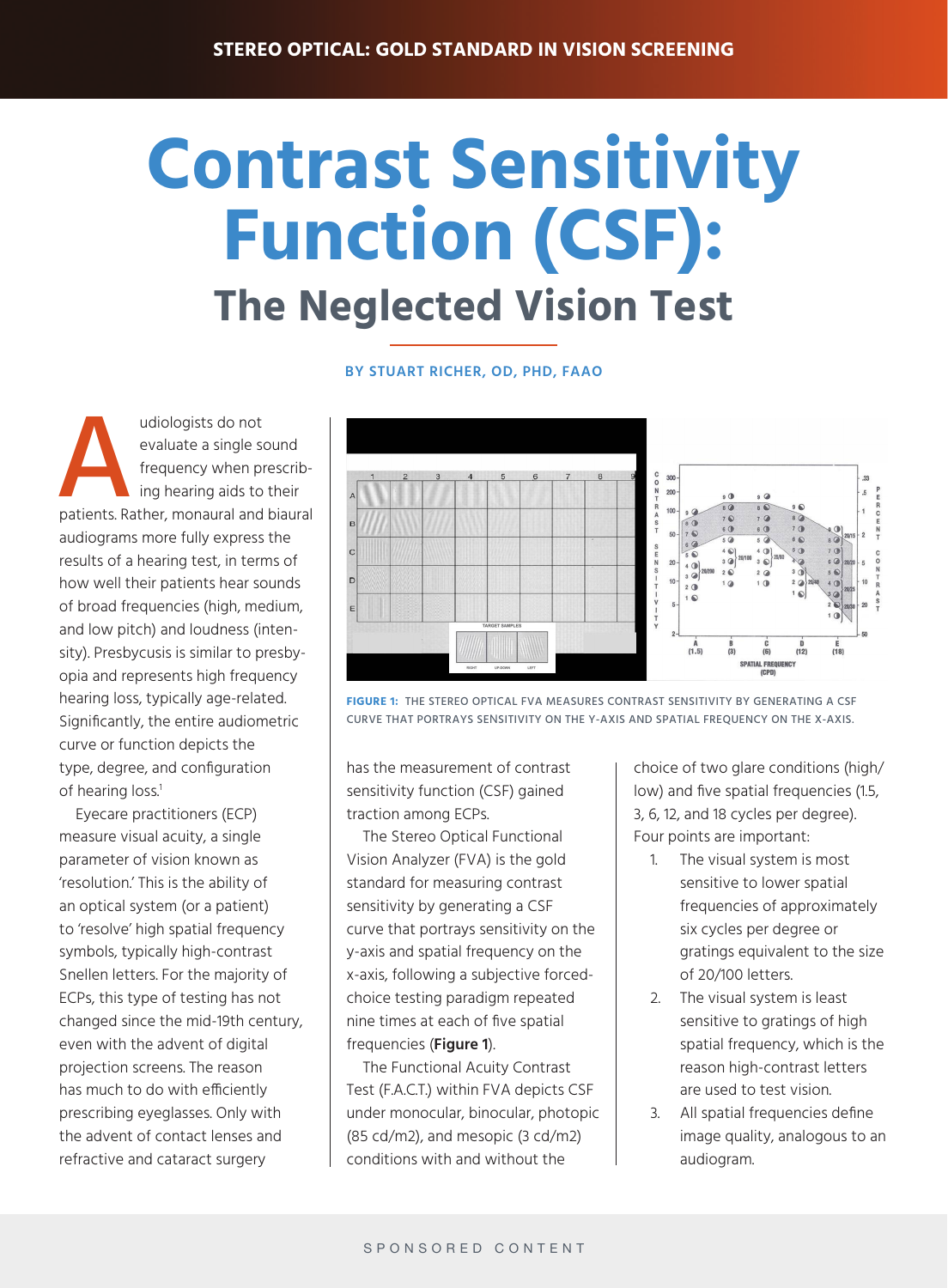# **STEREO OPTICAL: GOLD STANDARD IN VISION SCREENING**





4. Full CSF output or visual capacity as 'area under the curve' composite scoring is possible.

Beyond viewing raw CSF data graphically, ECPs can use the Stereo Optical EyeView F.A.C.T. imageprocessing software to simplify discussions of vision impairment with patients and their families. This is accomplished by digitally simulating the way the impaired eye sees a photographic scene before and after ophthalmologic medical or surgical intervention (**Figure 2**).

FVA is the standard in research in industry and pharmaceutical evaluation primarily because of the accumulated age-related normative data available. In addition, evaluations of CSF have been shown to help ECPs in clinical settings.

# **Enhancing Clinical Judgement**

These are the areas of increasing occurrence within practices that ECPs should pay attention to in

order to enhance their diagnostic acumen, educate patients, build a thriving enterprise, and move vision testing into the modern era. Contrast sensitivity function changes are often observed in most patients, despite stable visual acuity and stable fundus photography appearance.

# **Contact Lenses and Premium IOL Fields**

In the contact lenses field and premium IOL field, the decision to use a premium lens is assisted by determining CSF under conditions with or without glare. Choice of the optical zone diameter can impact the degree of glare disability buttressed by FVA data. For instance, one group assessed and compared the effects of four simultaneous-image multifocal contact lenses and those with distant-vision-only contact lenses on visual performance in early presbyopes, under dim conditions, including the effects of induced glare.<sup>2</sup>

### **Cataract Co-Management**

Clinical research has demonstrated that continuous CSF decline with age results from increasing spherical aberration of the human crystalline lens. Replacing the crystalline lens with a pseudophakic lens can provide superior visual acuity, as well as contrast sensitivity and functional vision. As advances in the technology allow cataract and refractive surgeons to address higher-order optical aberrations, the measurement of functional vision becomes increasingly critical as a gauge of the progress in primary and secondary post-surgical cataracts.3

A cataract might rapidly interfere with activities of daily living, such as driving a car or reading small print even with the finest spectacle correction. All too often, the patient, optometrist and surgeon have trouble defining and documenting the quality of vision loss beyond visual acuity. In such cases, FVA provides crucial data on visual impairment with and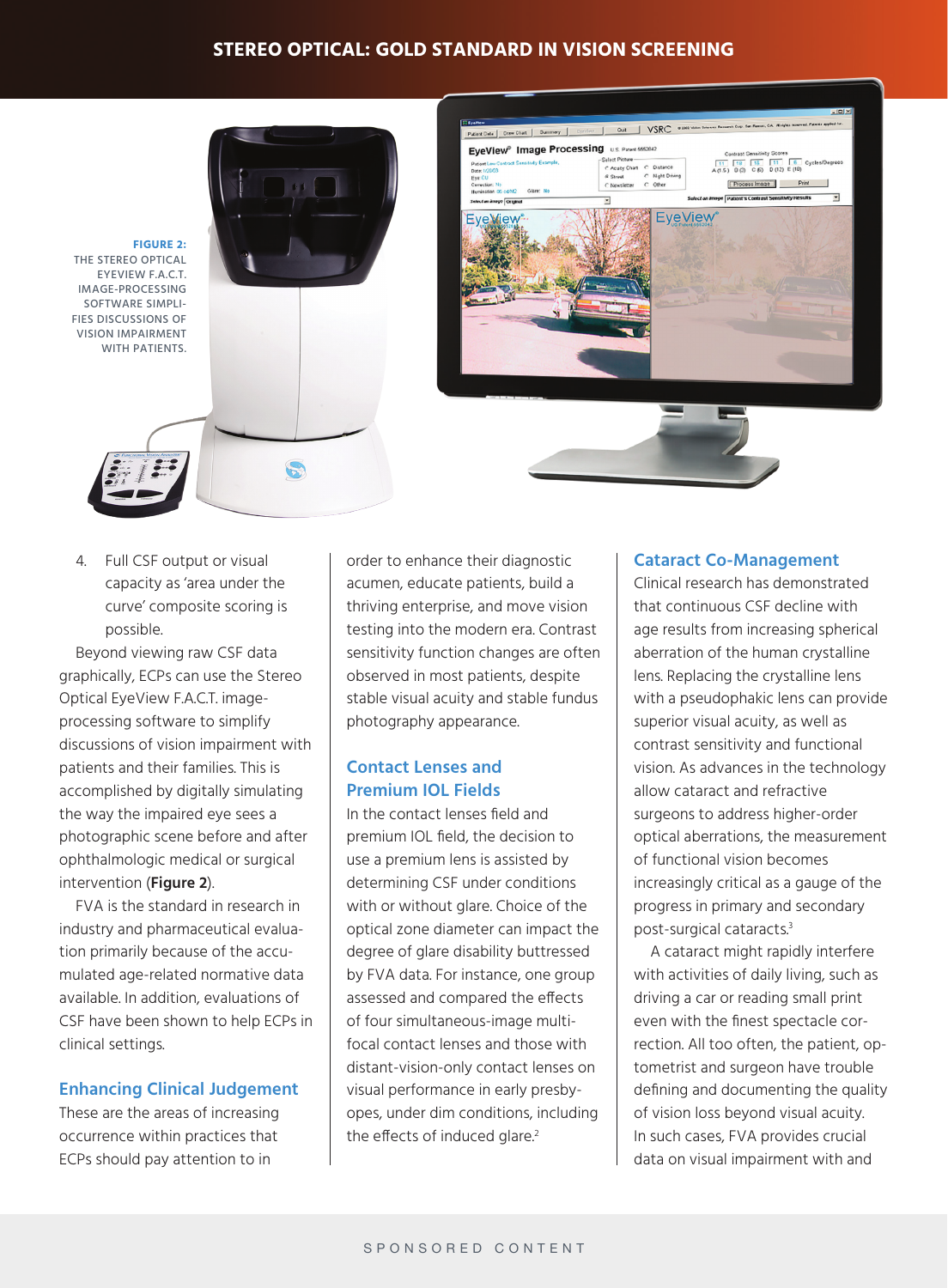without glare. These two factors loss of CSF and glare disability—intersect with the ability to safely drive an automobile, particularly under stressed conditions of low contrast and high glare, such as night driving with and without rain, fog, and snow, and compounded by disease.

Contrast sensitivity testing is assuming a prominent place in medical and surgical evaluations because it reflects functional vision, correlates with visual performance, and provides a key to understanding optical and visual processing of images. Some practices take full advantage of the enhanced capability of FVA to comprehensively evaluate the driving vision, using a protocol that encompasses peripheral vision assessment, day vs. night luminance, color vision, and detection of traffic signs.

# **Age-Related Macular Degeneration and Diabetes**

Age-related macular degeneration (AMD), whether exudative or the much more common atrophic variety, presents another challenge for ECPs and their patients, in terms of an actual description of the functional vision loss. Indeed, it has been shown that most ECPs underestimate the impact AMD carries on ambulation and mental health, mainly because visual acuity is preserved until much of the structure of the retina has been compromised. That is, the retina can thin out parafoveally, with little impact on visual acuity.4 Even a timeefficient measure of mesopic—high glare CSF at six cycles per degree, as

employed in the CREST study would be a welcome addition to the typical eye exam.5

Data-rich advances now allow clinical descriptions of layer-by-layer anatomical tissue disruption within the retina—RPE interface—vascular



**The ability to supply rich granular data on the visual system is finally moving beyond the halls of research.**

interface. SD-OCT, SD-OCT-A, and swept-source imaging typically lacks a widely employed visual correlation beyond visual acuity. Although dark adaptometry, macula pigment optical density, and threechannel anomaloscope color vision are notable exceptions, all fail to describe the functional vision loss patients actually are experiencing. As with cataract, the effect of glare adds another real-life dimension to the doctor's assessment and patients' appreciation of their functional ability compared with similarly aged patients.

Data from our lab suggests that CSF can be improved with prescriptive carotenoid xanthophyll supplements (lutein and/or zeaxanthin).6 More revealing is a publication suggesting that measuring six cycles per degree peak CSF under the mesopic lighting condition plus glare is an effective measure of retinal function

vs. dysfunction in AMD patients that can be supported with carotenoid supplementation.7 What's more, macular pigment optical density, resulting CSF and driving vision can all be enhanced with changes in diet and nutritional supplementation.8

Recently, early functional contrast sensitivity impairment and nonvisible structural neuroretinal changes have been found in diabetic retinopathy as the primary cause of visual impairment worldwide. As with AMD, diabetes mellitus may be associated with ophthalmoscopically nonvisible neurovascular damage that progresses before the first clinical signs of diabetic retinopathy appear.<sup>9</sup>

# **Glaucoma**

Most practices are resource-intensive with respect to the structural and functional evaluation of this disease. However, spatial contrast sensitivity also declines in different types and stages of glaucoma. A recent review discussed the role of CSF in the pathogenesis of glaucoma and its practical application in clinical practice.10

# **Neurodegeneration**

Visual acuity is the ability to resolve the details of a stimulus and is affected by ophthalmic factors, including retinal deficits, as well as thalamic and cortical disease. Visual deficits are common in both Alzheimer's disease and Parkinson's. For example, contrast sensitivity, as measured using frequency-doubling technology, has been shown to be impaired in prodromal and mild